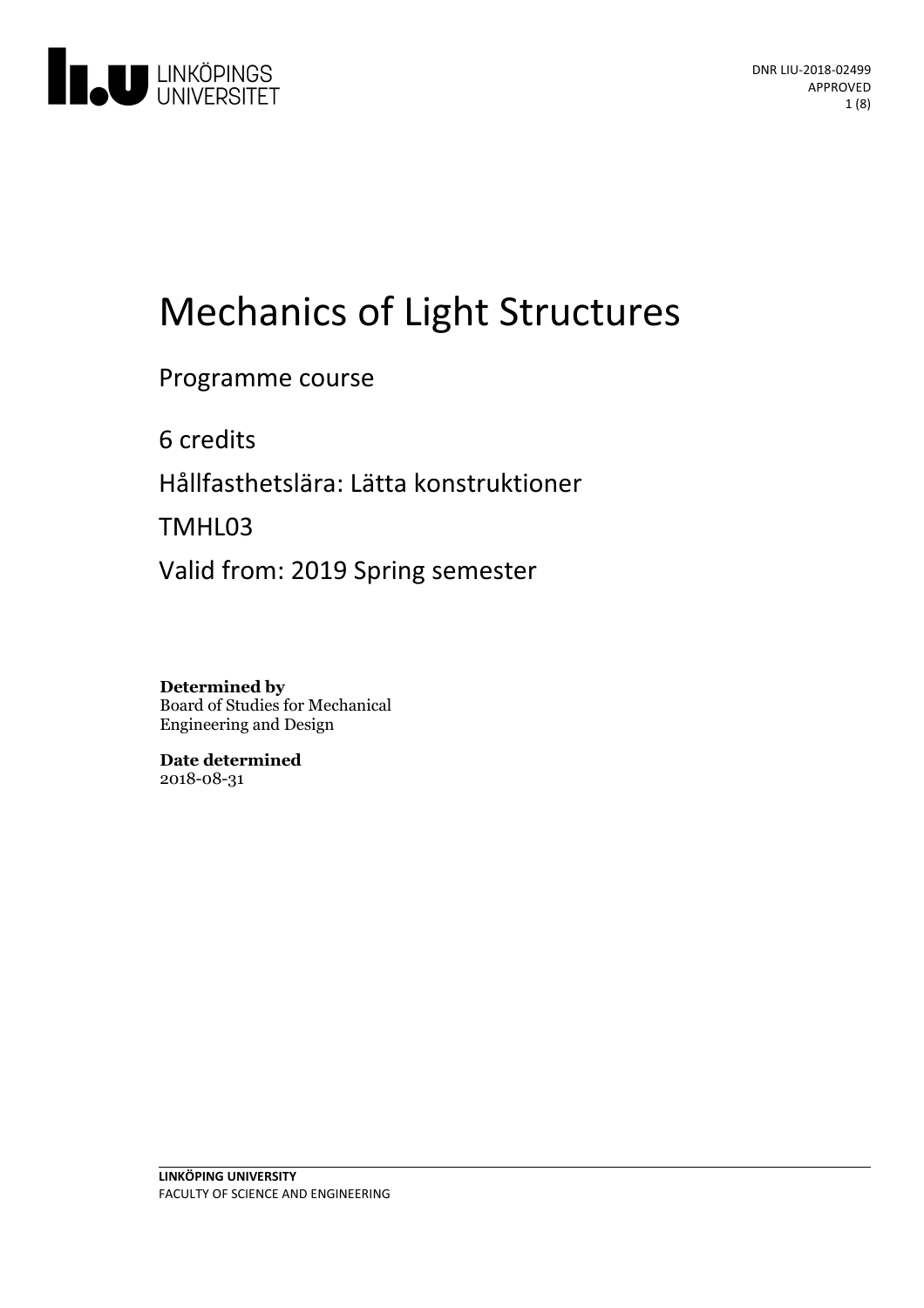# Main field of study

Aeronautical Engineering, Mechanical Engineering

### Course level

Second cycle

### Advancement level

A1X

### Course offered for

- Master's Programme in Aeronautical Engineering
- Master's Programme in Mechanical Engineering
- Mechanical Engineering, M Sc in Engineering
- Applied Physics and Electrical Engineering International, M Sc in Engineering
- Applied Physics and Electrical Engineering, M Sc in Engineering

## Entry requirements

Note: Admission requirements for non-programme students usually also include admission requirements for the programme and threshold requirements for progression within the programme, or corresponding.

## Prerequisites

Multi-variable calculus, basic Solid Mechanics including multi-axial stress states

## Intended learning outcomes

The course is to give the student a basic knowledge about the relations needed in order to analyze thin walled structures (plates and shells) with respect to stresses and deformations, and the ability to independently apply this knowledge to concrete problems. At the end of the course, the student shall be able to

- give an account of basic aspects of the classical plate and shell theory
- solve problems regarding the stress- and deformation states in loaded thin- walled structures
- identify unrealistic results

The course is also a preparation for further studies in Solid Mechanics.

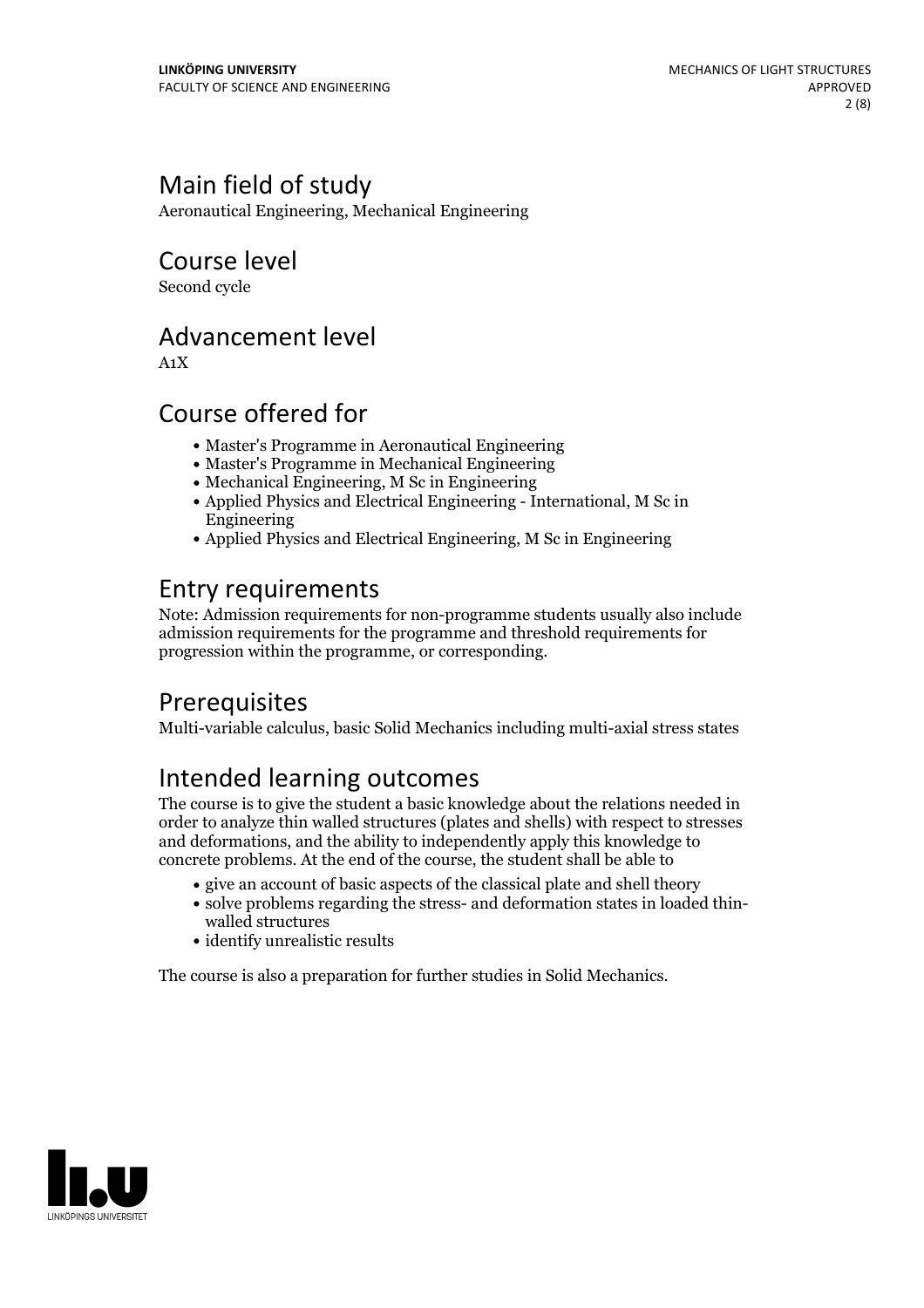#### Course content

Basic relations of Solid Mechanics, classical theory for in plane loaded plates including the Airy stress function, the Kirchhoff plate theory with applications to strip plates, symmetrically loaded circular plates and simply supported membrane theory for shells of revolution, bending theory for symmetrically loaded cylindrical shells with applications to tanks and pressure vessels

# Teaching and working methods

Lectures, teaching classes, laboratory work

### Examination

| <b>TENA</b> | Written examination | 5 credits | U, 3, 4, 5 |
|-------------|---------------------|-----------|------------|
| <b>LABA</b> | Laboratory Work     | 1 credits | U.G        |

### Grades

Four-grade scale, LiU, U, 3, 4, 5

# Other information

Supplementary courses: Damage Mechanics and Life Analysis, Continuum Mechanics, Mechanics of Materials, Project course in Solid Mechanics/Engineering Materials, The Finite Element Method- FEM, Mechanical vibrations and fatigue

#### Department

Institutionen för ekonomisk och industriell utveckling

## Director of Studies or equivalent

Peter Schmidt

# Examiner

Peter Schmidt

### Course website and other links

<http://www.solid.iei.liu.se/Education>

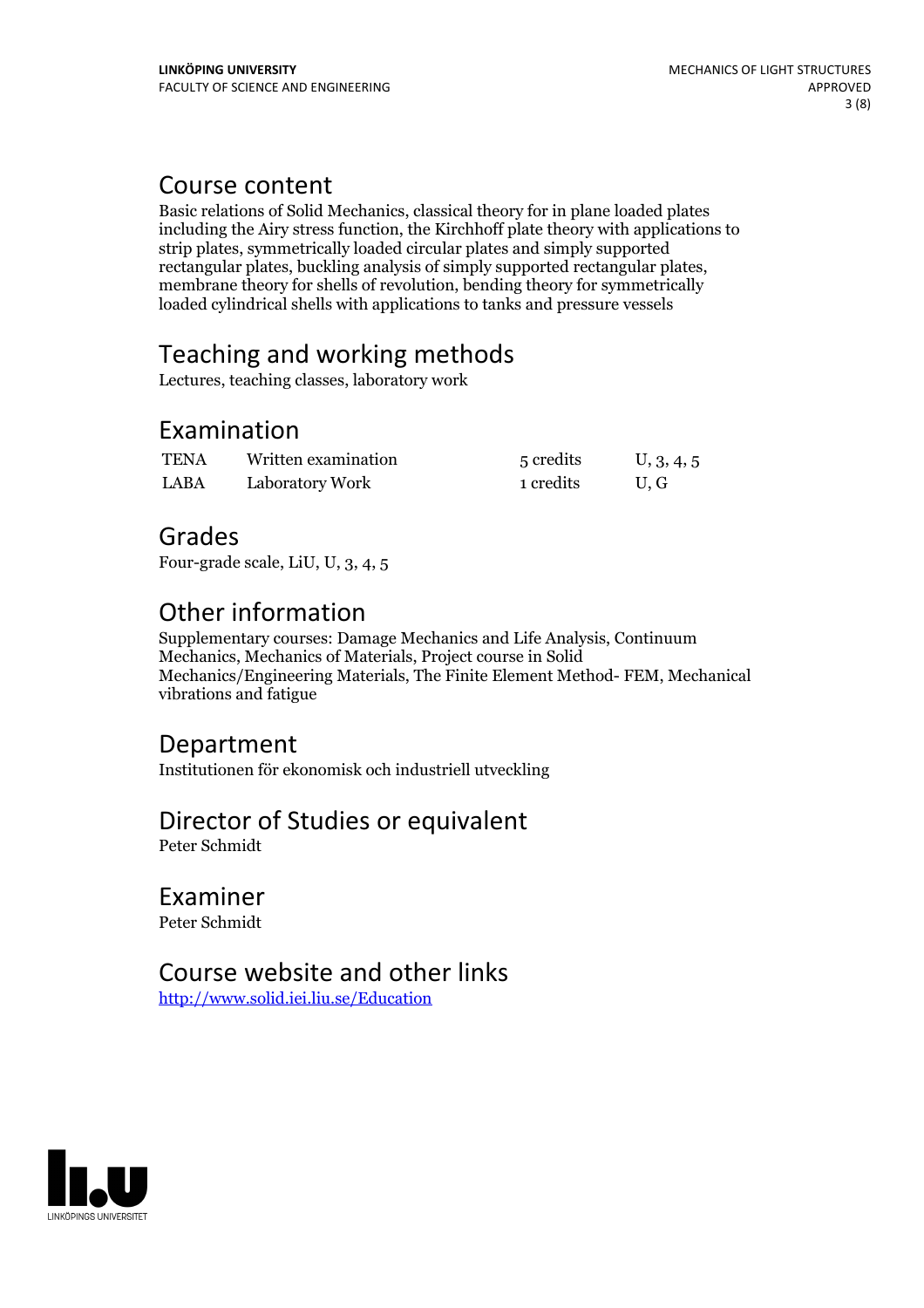# Education components

Preliminary scheduled hours: 48 h Recommended self-study hours: 112 h

### Course literature

Ugural A.C., Stresses in beams, plates and shells, third edition CRC Press Sundström B.(red), Handbok och formelsamling i Hållfasthetslära, Institutionen för Hållfasthetslära, KTH Utdelat material

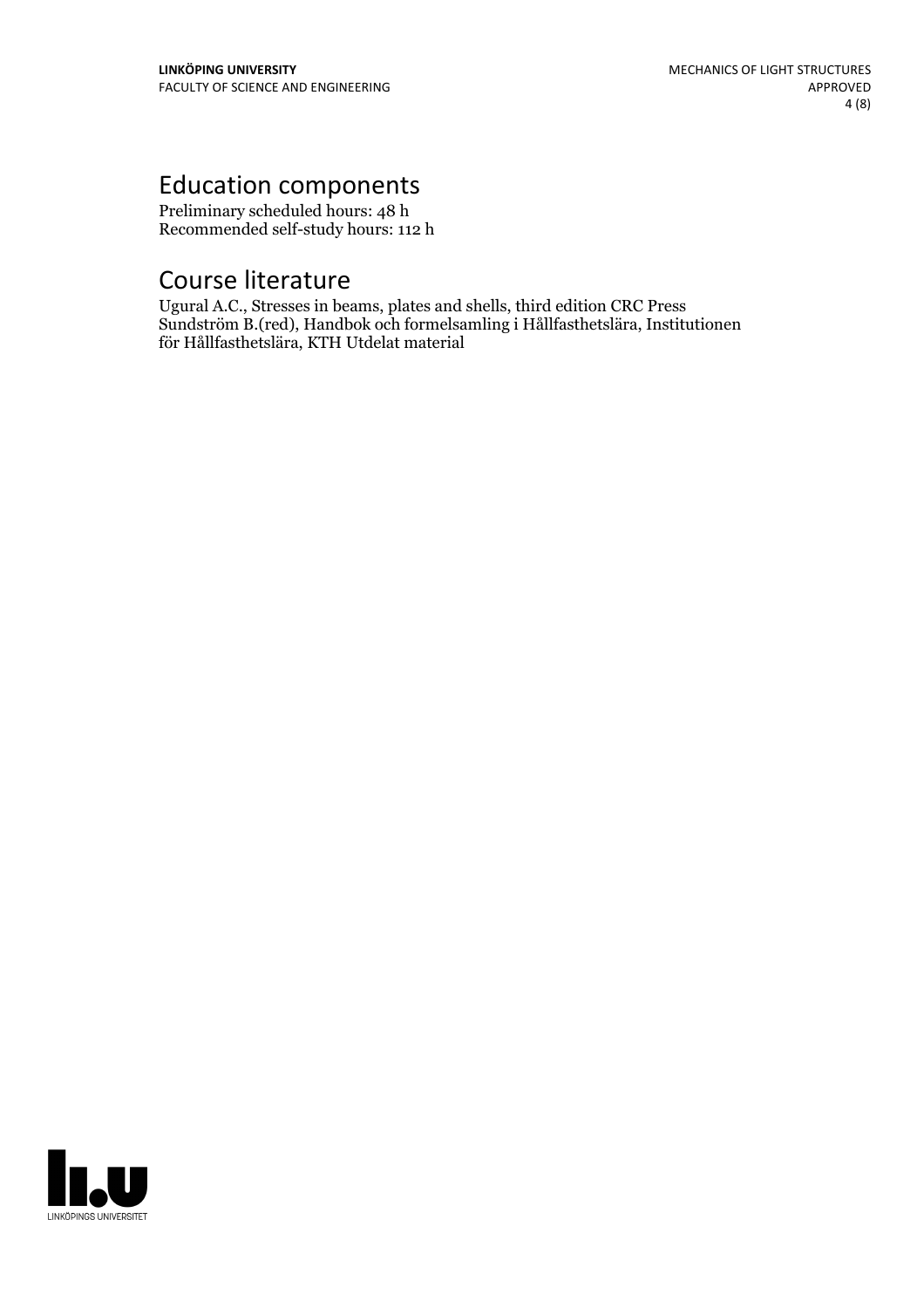# **Common rules**

#### **Course syllabus**

A syllabus has been established for each course. The syllabus specifies the aim and contents of the course, and the prior knowledge that a student must have in order to be able to benefit from the course.

#### **Timetabling**

Courses are timetabled after a decision has been made for this course concerning its assignment to a timetable module. A central timetable is not drawn up for courses with fewer than five participants. Most project courses do not have a central timetable.

#### **Interrupting a course**

The vice-chancellor's decision concerning regulations for registration, deregistration and reporting results (Dnr LiU-2015-01241) states that interruptions in study are to be recorded in Ladok. Thus, all students who do not participate in a course for which they have registered must record the interruption, such that the registration on the course can be removed. Deregistration from <sup>a</sup> course is carried outusing <sup>a</sup> web-based form: www.lith.liu.se/for-studenter/kurskomplettering?l=sv.

#### **Cancelled courses**

Courses with few participants (fewer than 10) may be cancelled or organised in a manner that differs from that stated in the course syllabus. The board of studies is to deliberate and decide whether a course is to be cancelled orchanged from the course syllabus.

#### **Regulations relatingto examinations and examiners**

Details are given in a decision in the university's rule book: http://styrdokument.liu.se/Regelsamling/VisaBeslut/622678.

#### **Forms of examination**

#### **Examination**

Written and oral examinations are held at least three times a year: once immediately after the end of the course, once in August, and once (usually) in one of the re-examination periods. Examinations held at other times are to follow a decision of the board of studies.

Principles for examination scheduling for courses that follow the study periods:

courses given in VT1 are examined for the first time in March, with re-

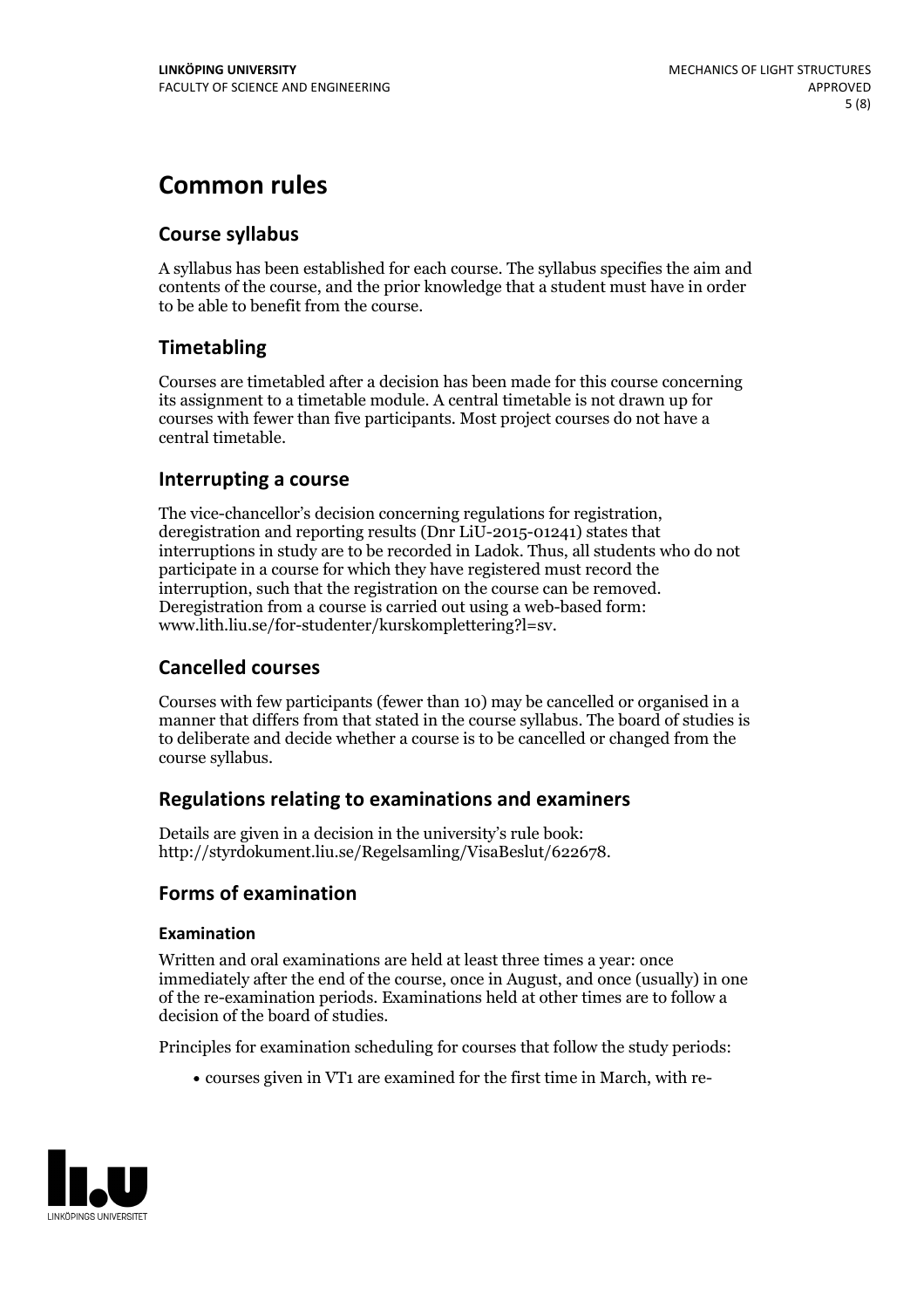examination in June and August

- courses given in VT2 are examined for the first time in May, with re-examination in August and October
- courses given in HT1 are examined for the first time in October, with re-examination in January and August
- courses given in HT2 are examined for the first time in January, with re-examination at Easter and in August.

The examination schedule is based on the structure of timetable modules, but there may be deviations from this, mainly in the case of courses that are studied and examined for several programmes and in lower grades (i.e. 1 and 2).

- Examinations for courses that the board of studies has decided are to be held in alternate years are held only three times during the year in which
- the course is given.<br>• Examinations for courses that are cancelled or rescheduled such that they are not given in one or several years are held three times during the year that immediately follows the course, with examination scheduling that corresponds to the scheduling that was in force before the course was cancelled or rescheduled.<br>• If teaching is no longer given for a course, three examination occurrences
- are held during the immediately subsequent year, while examinations are at the same time held for any replacement course that is given, or alternatively in association with other re-examination opportunities. Furthermore, an examination is held on one further occasion during the next subsequent year, unless the board of studies determines otherwise.<br>• If a course is given during several periods of the year (for programmes, or
- on different occasions for different programmes) the board orboards of studies determine together the scheduling and frequency of re-examination occasions.

#### **Registration for examination**

In order to take an examination, a student must register in advance at the Student Portal during the registration period, which opens 30 days before the date of the examination and closes 10 days before it. Candidates are informed of the location of the examination by email, four days in advance. Students who have not registered for an examination run the risk of being refused admittance to the examination, if space is not available.

Symbols used in the examination registration system:

- \*\* denotes that the examination is being given for the penultimate time.
- \* denotes that the examination is being given for the last time.

#### **Code of conduct for students during examinations**

Details are given in a decision in the university's rule book: http://styrdokument.liu.se/Regelsamling/VisaBeslut/622682.

#### **Retakes for higher grade**

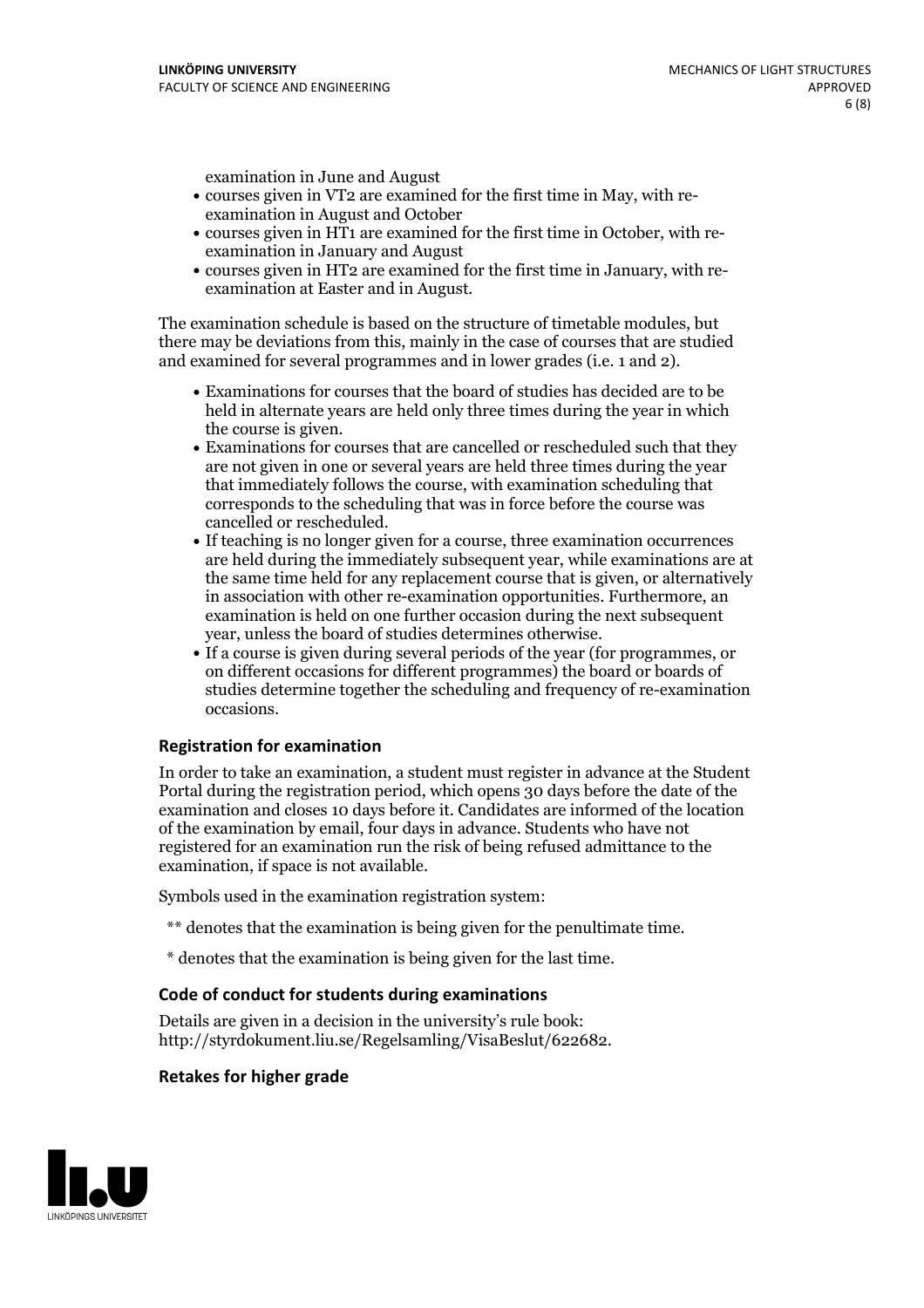Students at the Institute of Technology at LiU have the right to retake written examinations and computer-based examinations in an attempt to achieve a higher grade. This is valid for all examination components with code "TEN" and "DAT". The same right may not be exercised for other examination components, unless otherwise specified in the course syllabus.

#### **Retakes of other forms of examination**

Regulations concerning retakes of other forms of examination than written examinations and computer-based examinations are given in the LiU regulations for examinations and examiners, http://styrdokument.liu.se/Regelsamling/VisaBeslut/622678.

#### **Plagiarism**

For examinations that involve the writing of reports, in cases in which it can be assumed that the student has had access to other sources (such as during project work, writing essays, etc.), the material submitted must be prepared in accordance with principles for acceptable practice when referring to sources (references or quotations for which the source is specified) when the text, images, ideas, data, etc. of other people are used. It is also to be made clear whether the author has reused his or her own text, images, ideas, data, etc. from previous examinations.

A failure to specify such sources may be regarded as attempted deception during examination.

#### **Attempts to cheat**

In the event of <sup>a</sup> suspected attempt by <sup>a</sup> student to cheat during an examination, or when study performance is to be assessed as specified in Chapter <sup>10</sup> of the Higher Education Ordinance, the examiner is to report this to the disciplinary board of the university. Possible consequences for the student are suspension from study and a formal warning. More information is available at https://www.student.liu.se/studenttjanster/lagar-regler-rattigheter?l=sv.

#### **Grades**

The grades that are preferably to be used are Fail (U), Pass (3), Pass not without distinction  $(4)$  and Pass with distinction  $(5)$ . Courses under the auspices of the faculty board of the Faculty of Science and Engineering (Institute of Technology) are to be given special attention in this regard.

- 1. Grades U, 3, 4, 5 are to be awarded for courses that have written
- examinations. 2. Grades Fail (U) and Pass (G) may be awarded for courses with <sup>a</sup> large degree of practical components such as laboratory work, project work and group work.

#### **Examination components**

- 
- 1. Grades U, 3, 4, <sup>5</sup> are to be awarded for written examinations (TEN). 2. Grades Fail (U) and Pass (G) are to be used for undergraduate projects and other independent work.